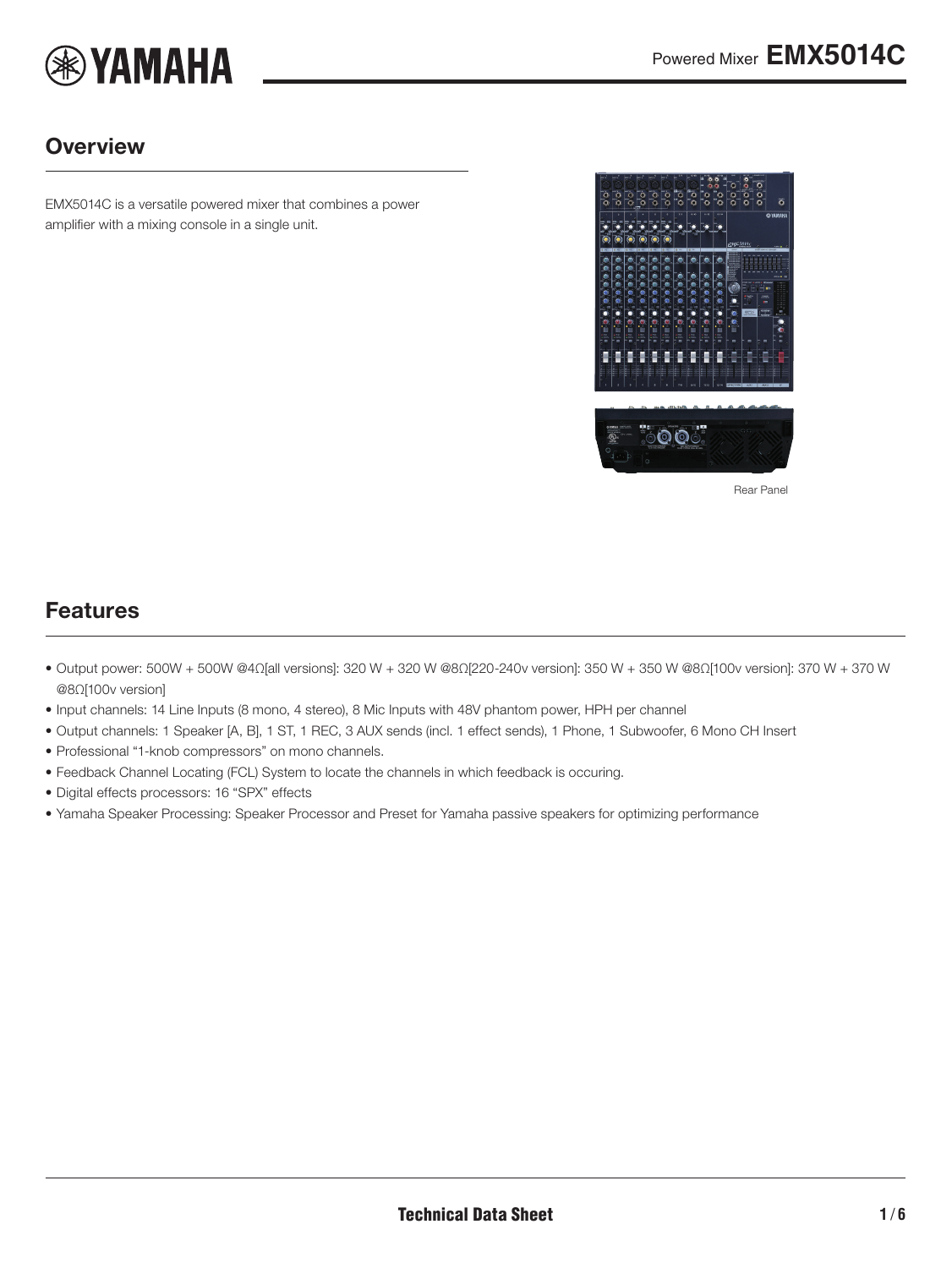

# Specifications 1/2

#### **General Specifications**

| <b>OUTPUT POWER</b>          | 1 kHz THD+N $< 0.5\%$        | 500 W + 500 W (4 $\Omega$ )                  |  |  |  |
|------------------------------|------------------------------|----------------------------------------------|--|--|--|
|                              |                              | 320 W + 320 W (8 Ω/AC 220-240V model)        |  |  |  |
|                              |                              | 350 W + 350 W (8 Ω/AC 120V model)            |  |  |  |
|                              |                              | 370 W + 370 W (8 $\Omega$ /AC 100V model)    |  |  |  |
| <b>INPUT CHANNELS</b>        | <b>LINE INPUT</b>            | 14 (6 MONO + 4 STEREO)                       |  |  |  |
|                              | <b>MIC INPUT</b>             | 8                                            |  |  |  |
|                              | MONO INPUT (MIC/LINE)        | $6$ (CH <sub>1</sub> - $6$ )                 |  |  |  |
|                              | MONO/STEREO INPUT (MIC/LINE) | 2 (CH7-10)                                   |  |  |  |
|                              | <b>STEREO INPUT (LINE)</b>   | 0                                            |  |  |  |
| <b>OUTPUT CHANNELS</b>       | <b>SPEAKERS</b>              |                                              |  |  |  |
|                              | STEREO OUT                   | [L, R]                                       |  |  |  |
|                              | <b>AUX SEND</b>              | 3 (incl. 1 Effect Send)                      |  |  |  |
|                              | PHONES OUT                   |                                              |  |  |  |
|                              | <b>REC OUT</b>               | [L, R]                                       |  |  |  |
|                              | SUBWOOFER OUT                |                                              |  |  |  |
|                              | <b>MONO CH INSERT OUT</b>    | 6                                            |  |  |  |
| USB AUDIO - USB IN/OUT       |                              | N <sub>0</sub>                               |  |  |  |
| PHANTOM POWER                |                              | $+48V$                                       |  |  |  |
| <b>POWER REQUIREMENTS</b>    |                              | Japan: AC100V, 50Hz/60Hz                     |  |  |  |
|                              |                              | North America: AC120V, 60Hz                  |  |  |  |
|                              |                              | Other Area: AC220-240V, 50/60Hz              |  |  |  |
| POWER SUPPLY TYPE            |                              | Internal Universal Power Supply              |  |  |  |
| POWER CONSUMPTION            |                              | 500W                                         |  |  |  |
| <b>DIMENSIONS</b>            | WxDxH                        | 444mm x 493mm x 155mm (17.5" x 19.4" x 6.1") |  |  |  |
| <b>NET WEIGHT</b>            |                              | 10.5kg (23.1lbs)                             |  |  |  |
| <b>INCLUDED ACCESSORIES</b>  |                              | AC Power Code, Owner's manual                |  |  |  |
| SOFTWARE APPLICATION         | Steinberg CUBASE AI          | N <sub>0</sub>                               |  |  |  |
|                              | Steinberg CUBASIS LE         | N <sub>0</sub>                               |  |  |  |
| OPTIONAL ACCESSORIES         |                              | RK-5014 Rackmount kit, FC5 Foot Switch       |  |  |  |
| <b>OPERATING TEMPERATURE</b> |                              | $0$ to $40^{\circ}$ C                        |  |  |  |

#### **Featured Functions**

| <b>D-PRE MIC PREAMP</b>     | N0                |
|-----------------------------|-------------------|
| <b>FEEDBACK SURPPRESSOR</b> | Yes               |
| 1-KNOB COMP                 | Yes (on Mono CH)  |
| <b>SPX DIGITAL EFFECTS</b>  | Yes (16 programs) |

#### **Electrical Specifications**

| TOTAL HARMONIC DISTORTION     |                          | Less than $0.3\%$ (20Hz - 20kHz) @14dBu 600 $\Omega$                                                         |  |  |  |  |  |
|-------------------------------|--------------------------|--------------------------------------------------------------------------------------------------------------|--|--|--|--|--|
| <b>FREQUENCY RESPONSE</b>     | GAIN=Minimum, PAD=OFF    | $0, +0, -3$ dB, 20Hz-20kHz, 0dB @1kHz                                                                        |  |  |  |  |  |
| <b>HUM &amp; NOISE LEVEL</b>  | Equivalent input noise   | -128 dBu (20Hz-20 kHz, Rs: $150\Omega$ , Gain: Max, Input Pad=0dB, Input Sensitivity=60dB)                   |  |  |  |  |  |
|                               | Residual output noise    | -98 dBu (20Hz-20 kHz, Rs: 150Ω, Gain: Max, Input Pad=0dB, Input Sensitivity=60dB)                            |  |  |  |  |  |
| CROSSTALK                     | @ 1kHz                   | Less than -68dB                                                                                              |  |  |  |  |  |
| PROTECTION CIRCUIT            | Load protection          | Power switch on/off mute, DC-fault (power supply shutdown/manual reset), Clip limiter (≥THD 1%; compression) |  |  |  |  |  |
|                               | Amplifier protection     | Thermal (heatsink temp $\geq$ 90°C; output mute/auto reset), VI limiter (RL $\leq$ 2 $\Omega$ )              |  |  |  |  |  |
|                               | Power supply protection  | Thermal (heatsink temp $\geq 100^{\circ}$ C; power supply shutdown/manual reset)                             |  |  |  |  |  |
| <b>INPUT CHANNEL FUNCTION</b> | COMP                     | On each channel; One control adjusts the Gain, threshold and Ratio simultaneously                            |  |  |  |  |  |
| INPUT CHANNEL EQ              | High                     | $\pm$ 15dB (10kHz shelving)                                                                                  |  |  |  |  |  |
|                               | Mid                      | $\pm$ 15dB (Mono 250Hz-5kHz peaking, Stereo 2.5kHz peaking)                                                  |  |  |  |  |  |
|                               | Low                      | $\pm$ 15dB (100Hz shelving)                                                                                  |  |  |  |  |  |
| <b>LED LEVEL METER</b>        | <b>Pre Monitor Level</b> | 2 x 12 points LED meter (PEAK, +5, +3, +1, 0, -1, -3, -5, -7, -10, -15, -20dB)                               |  |  |  |  |  |
| PEAK LED                      |                          | LED turns on when post EQ signal reaches 3dB below clipping level                                            |  |  |  |  |  |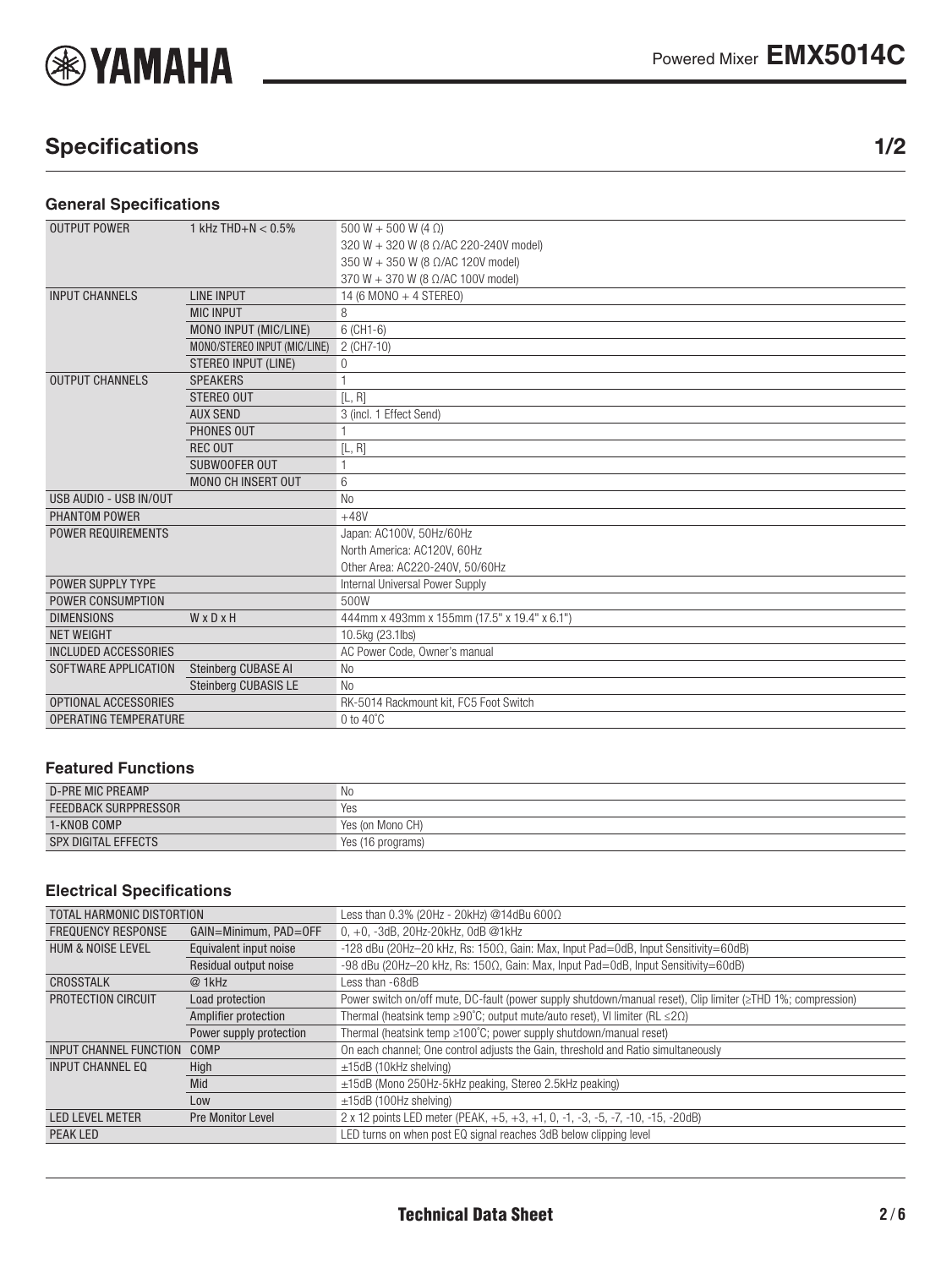

# Specifications 2/2

#### **Analog Input Characteristics**

| <b>INPUT TERMINAL</b>               | PAD  | <b>GAIN</b> | <b>ACTUAL LOAD</b><br><b>IMPEDANCE</b> | <b>FOR USE WITH</b><br><b>NOMINAL</b> | <b>INPUT LEVEL</b>               |                                   |                                  | <b>CONNECTOR</b> |
|-------------------------------------|------|-------------|----------------------------------------|---------------------------------------|----------------------------------|-----------------------------------|----------------------------------|------------------|
|                                     |      |             |                                        |                                       | Sensitivity*1                    | <b>Nominal</b>                    | <b>Max. before Clip</b>          |                  |
| CH A<br>$1 - 6$                     | 0dB  | $-60dB$     | $3k\Omega$                             | $50 - 600\Omega$<br>Mics              | $-80$ dBu<br>$(0.078$ mV)        | $-60$ dBu<br>$(0.775 \text{ mV})$ | $-40$ dBu<br>$(7.75 \text{ mV})$ | XLR-3-31 type    |
|                                     |      | $-16dB$     |                                        |                                       | $-36$ dBu<br>$(12.3 \text{ mV})$ | $-16$ dBu<br>$(123 \text{ mV})$   | $+4$ dBu<br>(1.23 V)             |                  |
|                                     | 26dB | $-34dB$     |                                        |                                       | $-54$ dBu<br>$(1.55 \text{ mV})$ | $-34$ dBu<br>$(15.5 \text{ mV})$  | $-14$ dBu<br>$(155 \text{ mV})$  |                  |
|                                     |      | $+10dB$     |                                        |                                       | $-10$ dBu<br>$(245 \text{ mV})$  | $+10$ dBu<br>(2.45 V)             | $+30$ dBu<br>(24.5 V)            |                  |
| CH <sub>B</sub><br>$1 - 6$          | 0dB  | $-60dB$     |                                        | $600\Omega$<br>Lines                  | $-80$ dBu<br>$(0.078$ mV)        | $-60$ dBu<br>$(0.775 \text{ mV})$ | $-40$ dBu<br>$(7.75 \text{ mV})$ | TRS phone jack   |
|                                     |      | $-16dB$     | $10k\Omega$                            |                                       | $-36$ dBu<br>$(12.3 \text{ mV})$ | $-16$ dBu<br>$(123 \text{ mV})$   | $+4$ dBu<br>(1.23 V)             |                  |
|                                     | 26dB | $-34dB$     |                                        |                                       | $-54$ dBu<br>$(1.55$ mV)         | $-34$ dBu<br>(15.5 mV)            | $-14$ dBu<br>$(155 \text{ mV})$  |                  |
|                                     |      | $+10dB$     |                                        |                                       | $-10$ dBu<br>$(245 \text{ mV})$  | $+10$ dBu<br>(2.45 V)             | $+30$ dBu<br>(24.5 V)            |                  |
|                                     |      | $-60dB$     | $3k\Omega$                             | $50 - 600\Omega$                      | $-80$ dBu<br>$(0.078$ mV)        | $-60$ dBu<br>$(0.775 \text{ mV})$ | $-40$ dBu<br>$(7.75 \text{ mV})$ | XLR-3-31 type    |
| <b>ST CH MIC</b>                    |      | $-16dB$     | Mics                                   | $-36$ dBu<br>$(12.3 \text{ mV})$      | $-16$ dBu<br>$(123 \text{ mV})$  | $-10$ dBu<br>$(245 \text{ mV})$   |                                  |                  |
| $9/10 - 15/16$                      |      | $-34dB$     | $10k\Omega$                            | $600\Omega$<br>Lines                  | $-54$ dBu<br>$(1.55 \text{ mV})$ | $-34$ dBu<br>$(15.5 \text{ mV})$  | $-14$ dBu<br>$(155 \text{ mV})$  | Phone jack       |
|                                     |      | $+10dB$     |                                        |                                       | $-10$ dBu<br>$(245 \text{ mV})$  | $+10$ dBu<br>(2.45 V)             | $+30$ dBu<br>(24.5 V)            |                  |
| <b>ST CH LINE</b><br>$9/10 - 15/16$ |      | $-34dB$     | $600\Omega$<br>$10k\Omega$<br>Lines    |                                       | $-54$ dBu<br>$(1.55$ mV)         | $-34$ dBu<br>(15.5 mV)            | $-14$ dBu<br>$(155 \text{ mV})$  | Phone jack,      |
|                                     |      | $+10dB$     |                                        | $-10$ dBu<br>$(245 \text{ mV})$       | $+10$ dBu<br>(2.45 V)            | $+30$ dBu<br>(24.5 V)             | RCA pin jack                     |                  |
| CH INSERT IN (1-8)                  |      | $10k\Omega$ | $600\Omega$<br>Lines                   | $-20$ dBu<br>$(77.5 \text{ mV})$      | 0 dBu<br>(0.775 V)               | $+20$ dBu<br>(7.75 V)             | Phone jack                       |                  |

#### **Analog Output Characteristics**

| <b>OUTPUT JACK</b>    | <b>ACTUAL SOURCE</b> | <b>FOR USE WITH</b>     | <b>OUTPUT LEVEL</b>             |                         |                    |  |
|-----------------------|----------------------|-------------------------|---------------------------------|-------------------------|--------------------|--|
|                       | <b>IMPEDANCE</b>     | <b>NOMINAL</b>          | <b>Nominal</b>                  | <b>Max. before Clip</b> | <b>CONNECTOR</b>   |  |
| STEREO OUT [L, R]     | 150Ω                 | $600\Omega$ Lines       | $+4$ dBu<br>(1.228 V)           | $+20$ dBu<br>(7.75 V)   | TRS phone jack     |  |
| STEREO SUB OUT [L, R] | $150\Omega$          | $600\Omega$ Lines       | $+4$ dBu<br>(1.228 V)           | $+20$ dBu<br>(7.75 V)   | TRS phone jack     |  |
| AUX SEND [1 - 2]      | $150\Omega$          | $600\Omega$ Lines       | $+4$ dBu<br>(1.228 V)           | $+20$ dBu<br>(7.75 V)   | TRS phone jack     |  |
| EFFECT SEND           | $150\Omega$          | $600\Omega$ Lines       | $+4$ dBu<br>(1.228 V)           | $+20$ dBu<br>(7.75 V)   | TRS phone jack     |  |
| CH INSERT OUT [1 - 6] | $600\Omega$          | $10k\Omega$ Lines       | 0 dBu<br>(0.775 V)              | $+20$ dBu<br>(7.75 V)   | TRS phone jack     |  |
| REC OUT [L, R]        | $600\Omega$          | $10k\Omega$ Lines       | $-10$ dBu<br>$(245 \text{ mV})$ | $+10$ dBu<br>(2.45 V)   | RCA pin jack       |  |
| PHONES [L, R]         | $100\Omega$          | $8\Omega/4\Omega$ Lines | 1mW/3mW                         | 20mW/75mW               | ST phone jack      |  |
| SPEAKERS              | $0.1\Omega$          | $4\Omega$ Speakers      | <b>125W</b>                     | 500W                    | speakON Phone jack |  |

(0 dBu = 0.775 Vrms / 0 dBV = 1.00 Vrms)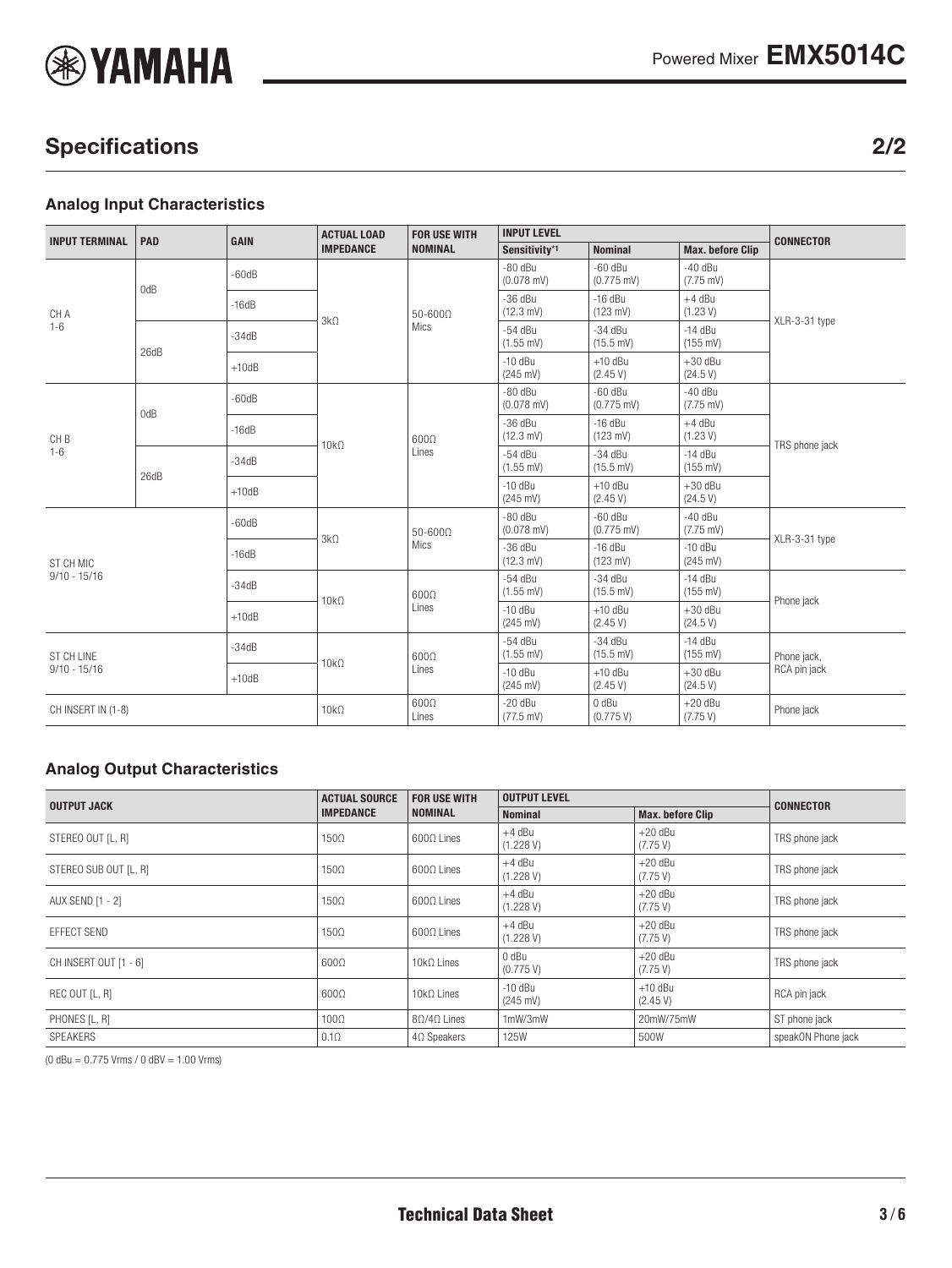

Unit: mm (inch)

### **Dimensions**



### **Options**

- Rack-mount Bracket RK5014
- Foot Switch FC5
- 
-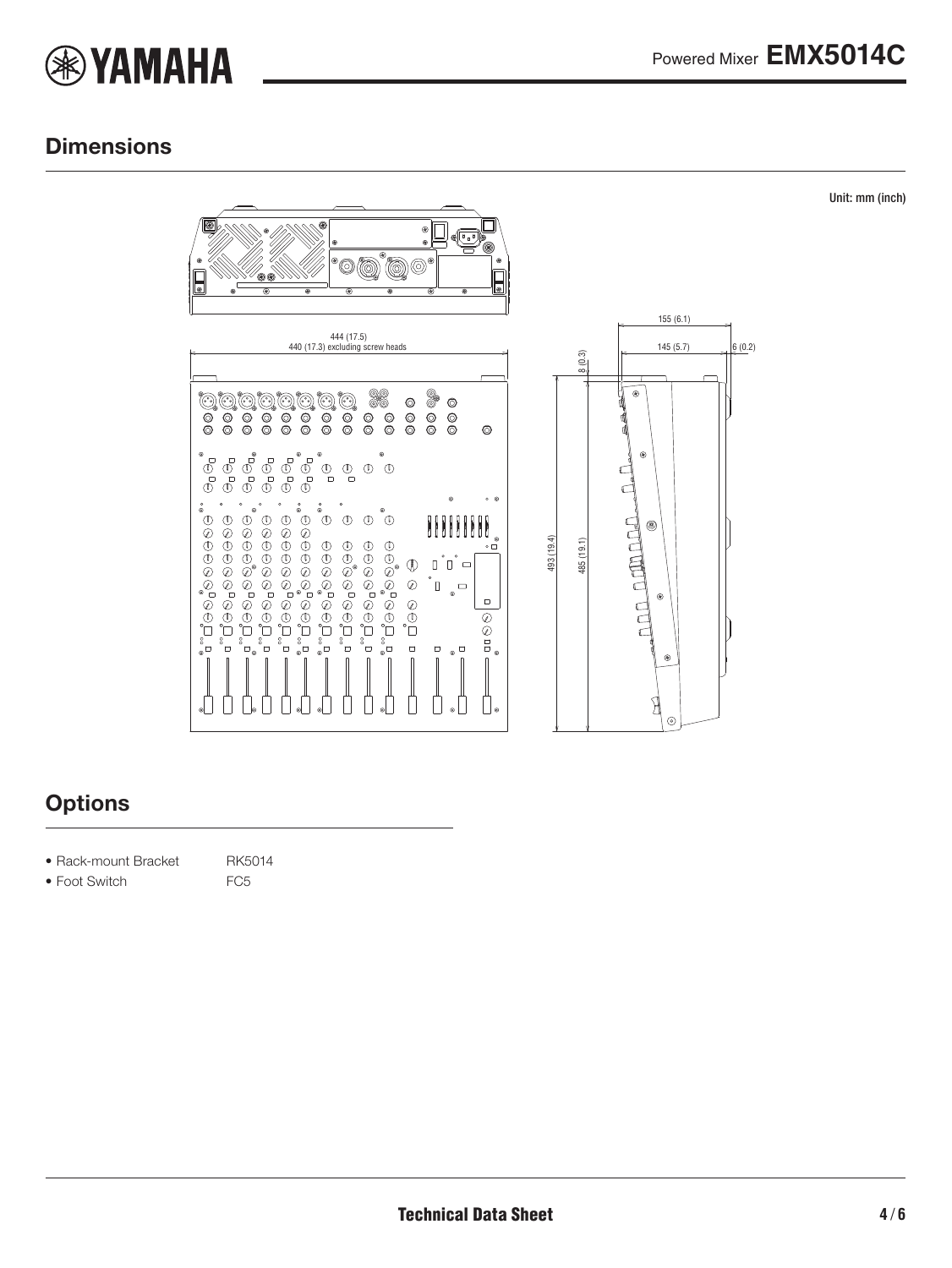

### Architectural and Engineering Specifications

The Yamaha EMX5014C Powered Mixer shall be a 14-channel console-style powered mixer integrating a high-performance mixer and power amplifier in one versatile unit that is suitable for a wide range of users and applications. The integral power amplifier shall have a power rating of 500W + 500W into 4-ohm loads (all versions), 320 W + 320 W into 8-ohm loads (220-240 volt version), 350 W + 350 W into 8-ohm loads (120 volt version), and 370 W + 370 W into 8-ohm loads (100 volt version). The EMX5014C shall have 14 Line Inputs (8 mono, 4 stereo). Up to eight microphone inputs shall be available, all with 48-volt phantom power. High-pass filters shall be provided on all channels. Speaker outputs A and B, a stereo output (L, R), a REC output (L, R), three auxiliary sends (including one effect send), a phones jack, a subwoofer output, and six mono channel insert outputs shall be provided. Yamaha's "1-Knob Compressor" shall be included for easy compression control. A Feedback Channel Locating (FCL) system shall be provided to automatically locate channels on which feedback is occurring. 16 digital "SPX" effects shall be provided, including reverb, echo, chorus, flanger, phaser, distortion, and others. Effect parameters shall be editable to allow broad effect customization. Yamaha speaker processing shall be included, with presets that provide optimum operation with Yamaha Concert Club series passive speakers. Dimensions shall be 465 (W) x 325 (D) x 308 (H) mm (18.3" x 12.8" x 12.1"). Weight shall be 9.5 kg (20.9 lb).